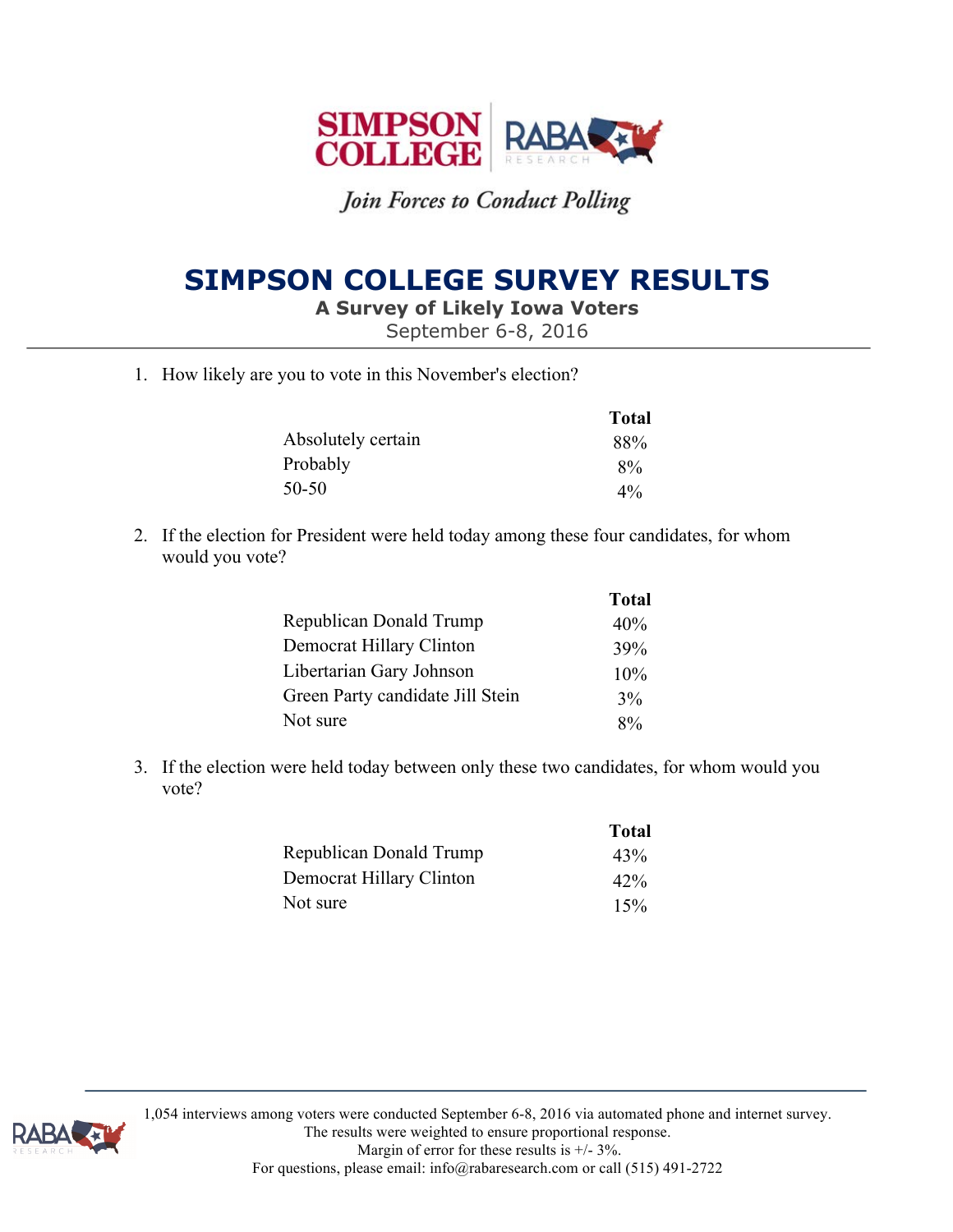

4. Regardless of your choice for President, would you say that you're voting more in favor of your candidate, or against another candidate?

|                           | <b>Total</b> |
|---------------------------|--------------|
| In favor of my candidate  | $52\%$       |
| Against another candidate | $41\%$       |
| Not sure                  | $7\%$        |

5. Do you believe that third-party candidates should be included in the presidential debates?

|                | <b>Total</b> |
|----------------|--------------|
| Yes            | 57%          |
| N <sub>0</sub> | 29%          |
| Not sure       | 14%          |

6. What is your gender?

|        | <b>Total</b> |
|--------|--------------|
| Female | 53%          |
| Male   | 47%          |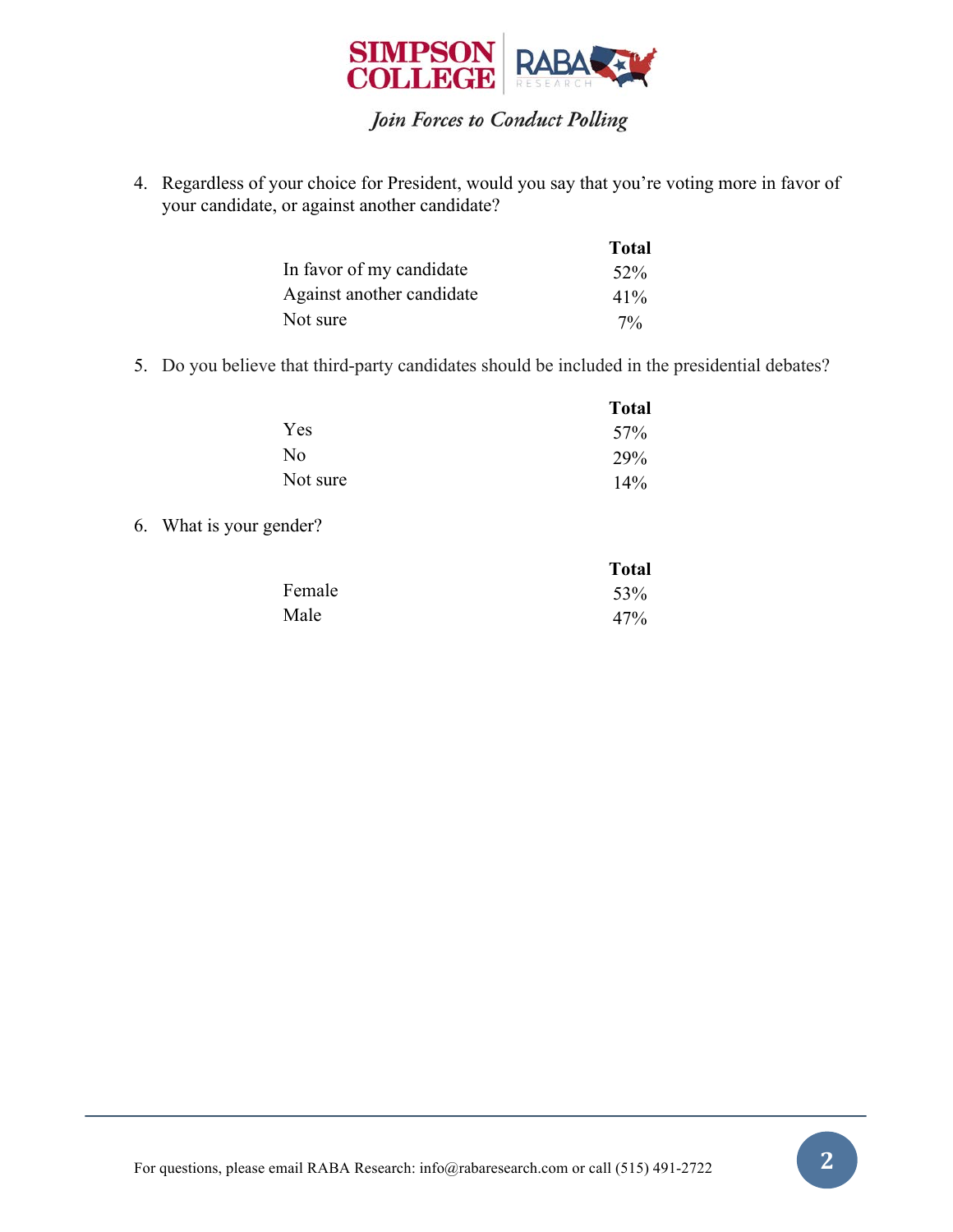

7. Generally speaking, do you consider yourself a Democrat, a Republican, or something else?

|                | <b>Total</b> |
|----------------|--------------|
| Republican     | 32%          |
| Democrat       | $31\%$       |
| Something else | 37%          |

8. What is the last year of schooling you received?

|                            | <b>Total</b> |
|----------------------------|--------------|
| $1-11$ <sup>th</sup> grade | 3%           |
| High school graduate       | 20%          |
| Some college               | 25%          |
| College graduate           | 35%          |
| Post-graduate              | 16%          |
| Not sure                   | $1\%$        |

9. Would you describe yourself as a born-again or evangelical Christian?

|     | <b>Total</b> |
|-----|--------------|
| Yes | 40%          |
| No  | 60%          |

10. What is your age?

|       | <b>Total</b> |
|-------|--------------|
| 18-29 | 16%          |
| 30-64 | 55%          |
| $65+$ | 29%          |